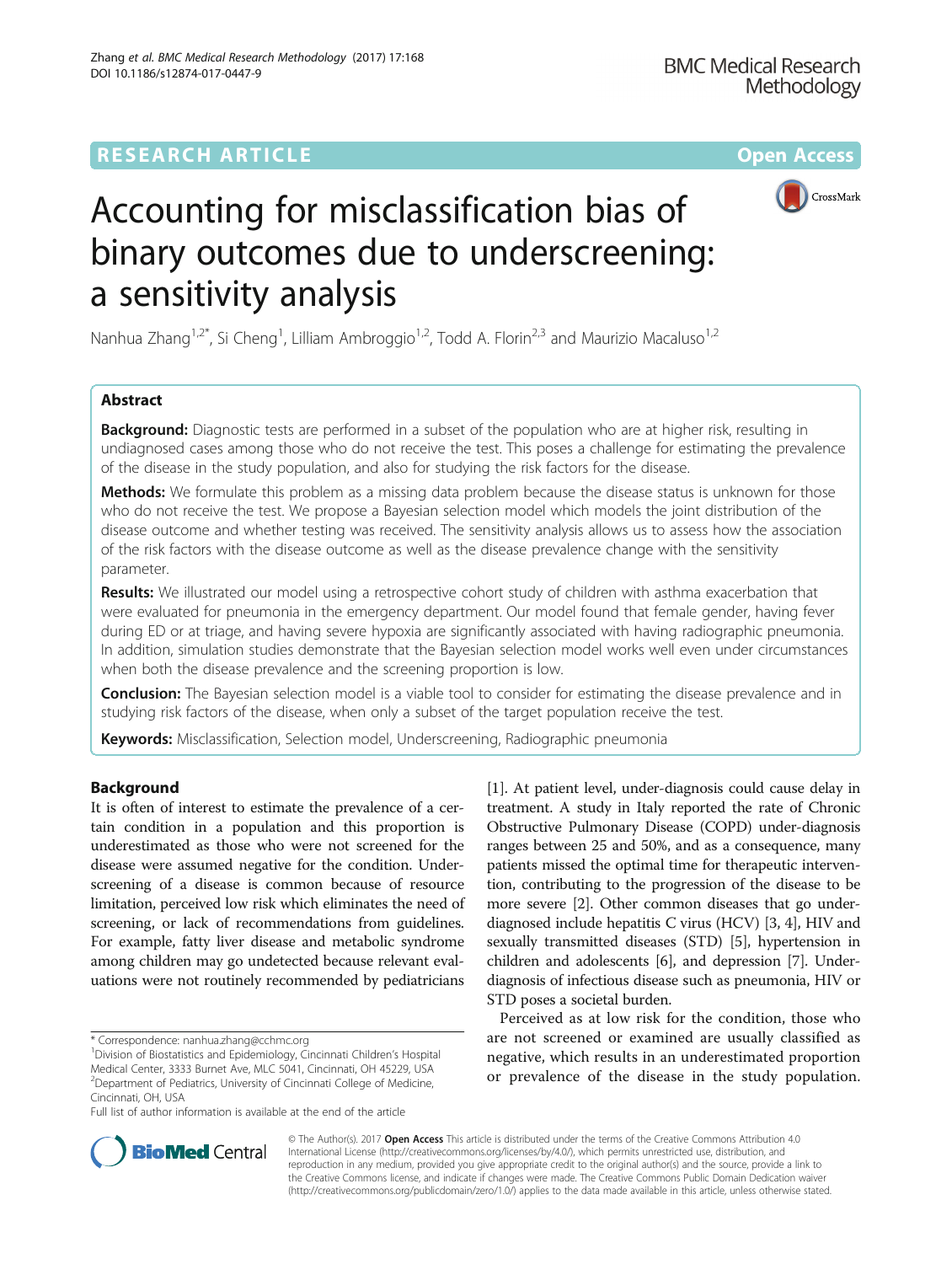This misclassification can also bias the association of risk factors with the disease condition [[8](#page-7-0)–[10\]](#page-7-0). Standard approach to handle misclassification in binary outcomes relies on validation study of a subsample of initial non-respondents in the study population. When validation data are not available, Hausman et al. (1998) [[11\]](#page-7-0) and Savoca (2011) [\[12](#page-7-0)] examine the misclassification bias as a function of the error rates, under balanced and unbalanced scenarios. However, these methods require assumptions on the functional form of the positive diagnosis probability and the misclassification parameters [[12](#page-7-0)]. Shebl et al. (2012) develop a likelihood-based method to estimate incidence when disease status is measured imperfectly based on hidden Markov models, while assuming the known constant levels of sensitivity and specificity and constant incidence rates over time [[4\]](#page-7-0).

Technically, the disease condition for those who were not screened/examined is unknown and classifying them as negative is based on a strong assumption about the missing values. Instead, we formulate the problem as a missing data problem and treat the disease status of those not tested as missing. The missing data mechanism, which concerns how the data are missing and whether the missingness is related to the underlying missing values, is critical when dealing with missingness. When the missingness depends neither on observed nor missing values, the data are missing completely at random (MCAR). When the missingness depends on the observed values but not the missing values, the missing data mechanism is called missing at random (MAR). In the case when the missingness can depend on the missing values, the missing data mechanism is called missing not at random (MNAR). When the missing data mechanism is MCAR or MAR, correct inference may be achieved based on a likelihood function which does not involve a modeling for the missingness mechanism; likelihood inference which ignores the model for missingness (ignorable likelihood, Zhang and Little 2011 [[13](#page-7-0)]) includes maximum likelihood estimation, Bayesian inference, and multiple imputation [\[14](#page-8-0)]. However, when the missing data mechanism is MNAR, a correct inference has to consider the joint distribution of the outcome variable and the missingness indicator; depending on factorization of the joint distribution of the outcome variable and the missingess indicator, three classes of models have been investigated: the selection model, pattern mixture model, and shared parameter model [[15\]](#page-8-0).

In this article, we propose a class of Bayesian selection model, which estimates the disease prevalence in the study population (both screened and unscreened) using a sensitivity parameter which denotes the likelihood of being screened. This model will yield estimates of the prevalence as well as the association of risk factors with the disease outcome under different values of the sensitivity parameter and therefore the big picture of the research questions.

# **Methods**

## Data source

We were interested in estimating the proportion of children with an asthma exacerbation who were diagnosed with radiographic pneumonia among those presented to the emergency department of the Cincinnati Children's Hospital Medical Center between January 1st, 2010, and December 31, 2013. Children were identified using a validated algorithm of an International Classification of Diseases, Ninth Revision, Clinical Modification diagnosis code of asthma (code 493.x) in the first 3 diagnosis positions and receipt of 1 or more doses of albuterol sulfate in the emergency department [[16](#page-8-0)]. Children less than 2 years were excluded to minimize including infants with bronchiolitis.

We investigated the risk factors for radiographic pneumonia i.e. focal opacity present on chest radiograph) [[17\]](#page-8-0). Consequences of the overuse of radiography include increased time in the hospital, unnecessary radiation, increased cost, and inappropriate antibiotic use due to equivocal imaging findings [[18\]](#page-8-0). Due to the high rate of normal chest radiograph and the consequences of unnecessary radiograph, only about a third of those who presented to emergency department received chest radiography. This was noted as a limitation of the regression analysis used as only subjects who received chest radiography were included in fitting the model that assessed risk factors for radiographic pneumonia and therefore limited the generalizability of their findings to the larger study population of all children with asthma exacerbation who present to the ED [[17\]](#page-8-0). Due to the fact that those who received chest radiography are a biased sample of all presented to ED with asthma exacerbation, with possibly higher probability of having radiographic pneumonia than children who did not receive the chest radiography, the analyses that discarded the subjects who did not receive the chest radiography may have led to biased estimation of the risk factors with the outcome of radiographic pneumonia.

Assuming those who did not undergo chest radiography to be negative for radiographic pneumonia will underestimate the prevalence of the disease in the study population and potentially bias the association of risk factors on the disease. We formulate this problem as a missing problem and use a Bayesian selection model to jointly model the disease status and the response indicator, i.e., whether the subject received chest radiography or not.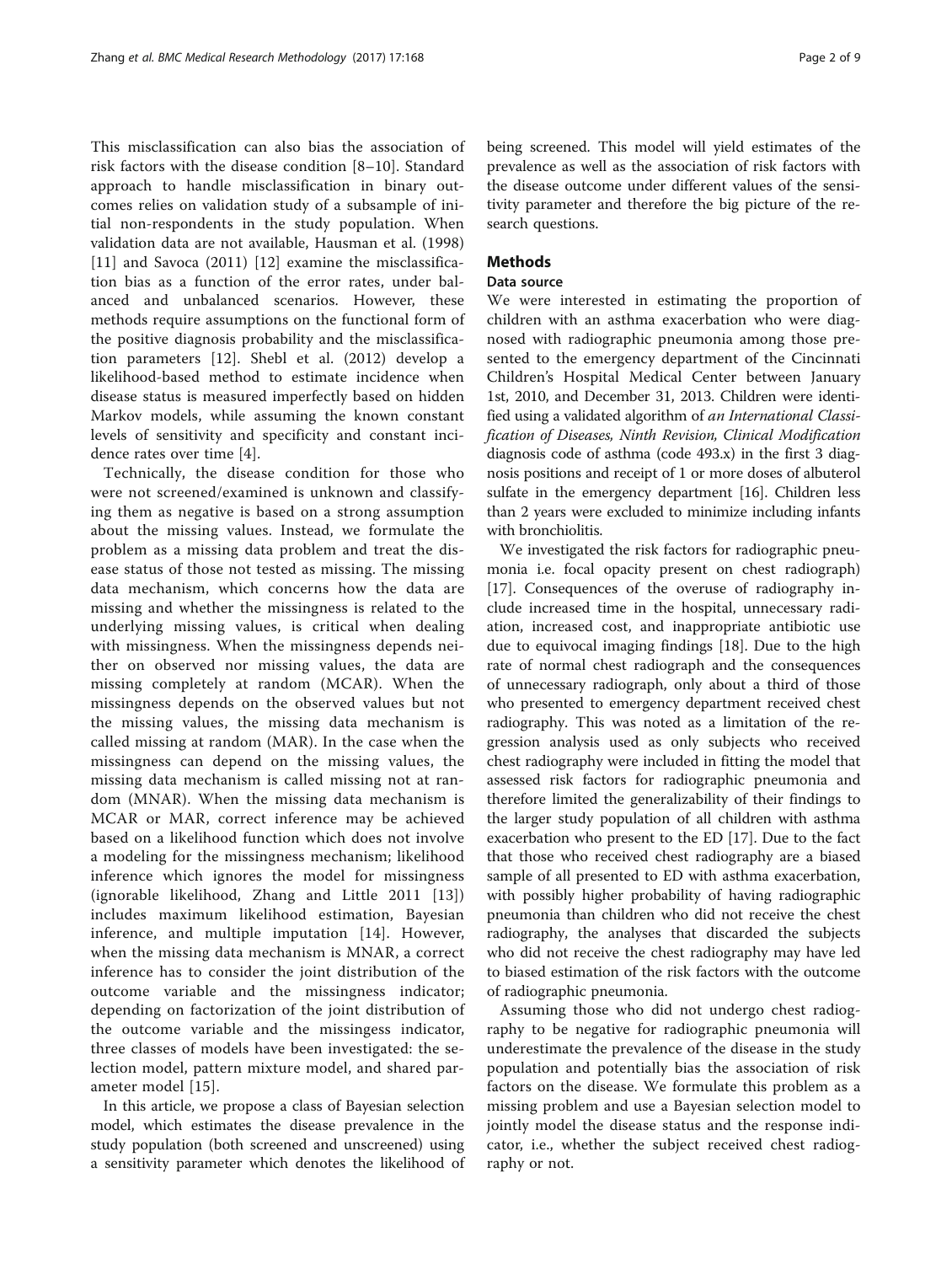# <span id="page-2-0"></span>Bayesian selection model

Let  $y_i$  denote the actual binary radiographic pneumonia status, equal to 1 if the  $i^{\text{th}}$  subject had radiographic pneumonia, and 0 if not. This outcome was observed for subjects who received chest radiography, and missing for subjects who did not receive chest radiography. We use  $R_i$  to denote whether we observed the *i*<sup>th</sup> subjects radiographic pneumonia status, and  $R_i$  is equal to 1 if the subject received chest radiography and equal to 0 if not. We use  $x_i$  and  $z_i$  to denote the covariate sets that predicts the outcome  $y_i$  and the response status  $R_i$ , respectively. The covariates in  $x_i$  and  $z_i$  may overlap with each other. The selection model is based on the joint distribution of  $(y_i, R_i)$ ,

$$
f(y_i, R_i | x_i, z_i; \beta, \lambda, \theta) = f(y_i | x_i; \beta) f(R_i | y_i, z_i; \lambda, \theta)
$$
 (1)

where  $f(y_i | x_i; \beta)$  and  $f(R_i | y_i, z_i; \theta)$  are modeled as logistic regression as

$$
logit( Pr(yi = 1|xi; \beta)) = xiT \beta
$$
 (2)

$$
logit( Pr(Ri = 1 | yi, zi; \theta)) = ziT \theta + \lambda yi
$$
 (3)

Here the parameter  $\beta$ denotes the risk for radiographic pneumonia, which is the main parameter of interest; and

the parameters  $\theta$  and  $\lambda$  relate the propensity of receiving chest radiography (and hence the response indicator) to covariates  $z_i$  and the actual pneumonia status  $y_i$ . Note here  $y_i$  is missing for subjects who did not receive radiography, which leads to identification issues for this joint model [\[15](#page-8-0)].

To address the identification issues inherent in the model, we useλas a sensitivity parameter, taking a range of fixed values from -  $\infty$  to $\infty$ . When lis 0, the propensity of a subject receiving chest radiography does not depend on this subject's radiographic pneumonia status; this corresponds to missing at random assumption in the missing data literature. Whenλis greater than 0, the propensity of a subject receiving chest radiography is positively associated with the subject's radiographic pneumonia status. Whenλ is less than 0, having radiographic pneumonia is associated with lower propensity of receiving a chest radiography. For this specific application, it is reasonable to assume that patients with radiographic pneumonia are more likely to receive chest radiography than patients without radiographic pneumonia, and therefore  $\lambda$  > 0.

An important feature of the model is that by allowing the sensitivity parameter $\lambda$  to change, we can assess how the main parameters of interest is sensitive to the

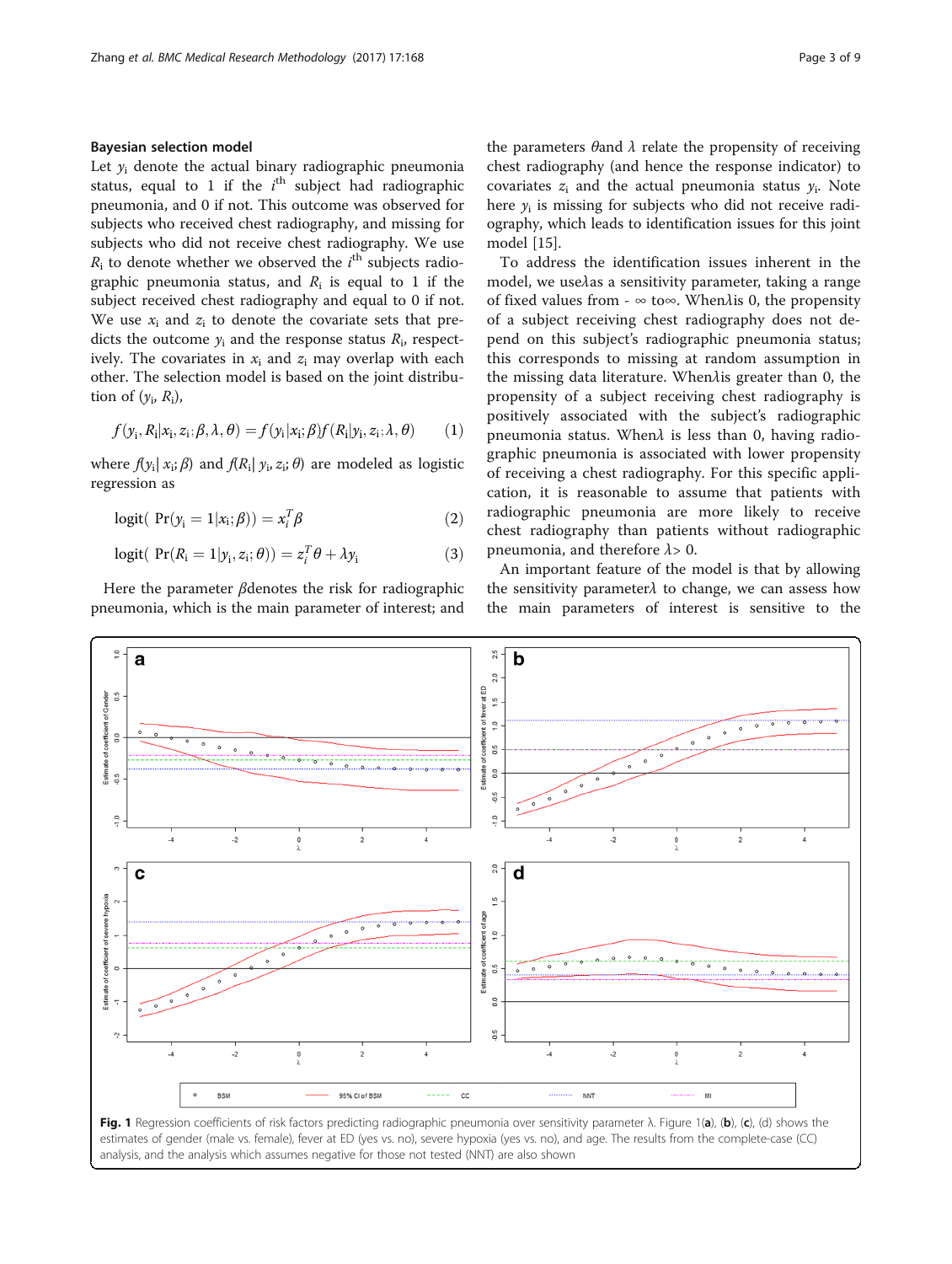<span id="page-3-0"></span>perturbation of the sensitivity parameter. The Bayesian modeling setup also makes it easy to predict the overall proportion of the radiographic pneumonia in the study population for a fixedλ. For illustration purpose, we use the same set of covariates for  $x_i$  and  $z_i$ , which includes gender (female vs. male), age at visit ( $\geq$  5 years vs. < 5 years), fever during ED stay or at triage (temperature  $\geq 38$  °C vs. < 38 °C), and severe hypoxia (Oxygen saturation < 90%  $vs. ≥ 90%$ ). [[17](#page-8-0)]

We formulate the model in a Bayesian framework (BSM) and estimate the parameters using Markov Chain Monte Carlo (MCMC) methods. The MCMC algorithm is called "data augmentation". The algorithm iteratively draws the next values of parameters and the unobserved  $y_i$  's from the corresponding posterior distributions of the parameters and the posterior predictive distributions of the unobserved  $y_i$  's. We use proper and non-informative prior distributions for all parameters, i.e., multivariate normal priors with mean 0 and diagonal covariance matrices with a large scale parameter of 10,000 for bothβandθ. The software package WinBUGS is used to estimate the posterior distribution of the parameters [\[19](#page-8-0)].

## Results

Out of the 14,007 children who visited emergency department for asthma exacerbation, chest radiography was performed on 4708 children (33.6%). Radiographic pneumonia was present in 280 of the 4708 children who received chest radiography (5.9%).

Figure [1\(a](#page-2-0))-([d](#page-2-0)) shows the regression parameters of gender ( $\beta_1$ : males vs. female), age at visit ( $\beta_2$ :  $\geq 5$  years vs. < 5 years), fever during ED stay or at triage  $(\beta_3$ : temperature  $\geq 38$  °C vs. < 38 °C), and severe hypoxia ( $\beta_4$ : Oxygen saturation <  $90\%$  vs.  $\geq 90\%$ ), respectively. For comparison purpose, the results from the following two naïve methods were also plotted on the same plots:

- a) Complete-case analysis (CC): logistic regression only includes those had observed radiographic pneumonia status, i.e., those who received chest radiography;
- b) Negative for not tested (NNT): logistic regression with all subjects which assumes negative radiographic pneumonia for those who did not receive chest radiography.
- c) Multiple imputation (MI): multiple imputation using chained equation which assumes missing at random.

The point estimates from the four methods and the 95% credible intervals (CI) from the proposed Bayesian selection model were plotted on the same plots. As the sensitivity parameter goes from −4 to 4, we see a decreasing trend of the risk of having radiographic pneumonia comparing males to females. As we mentioned before, the true  $\lambda$  should be positive because those with pneumonia are believed to be more likely to receive chest radiography; therefore, we focus on the results whenλis positive. Whenλis greater than 0, the coefficients is negative for gender from the BSM and the 95% CI does not cover 0,

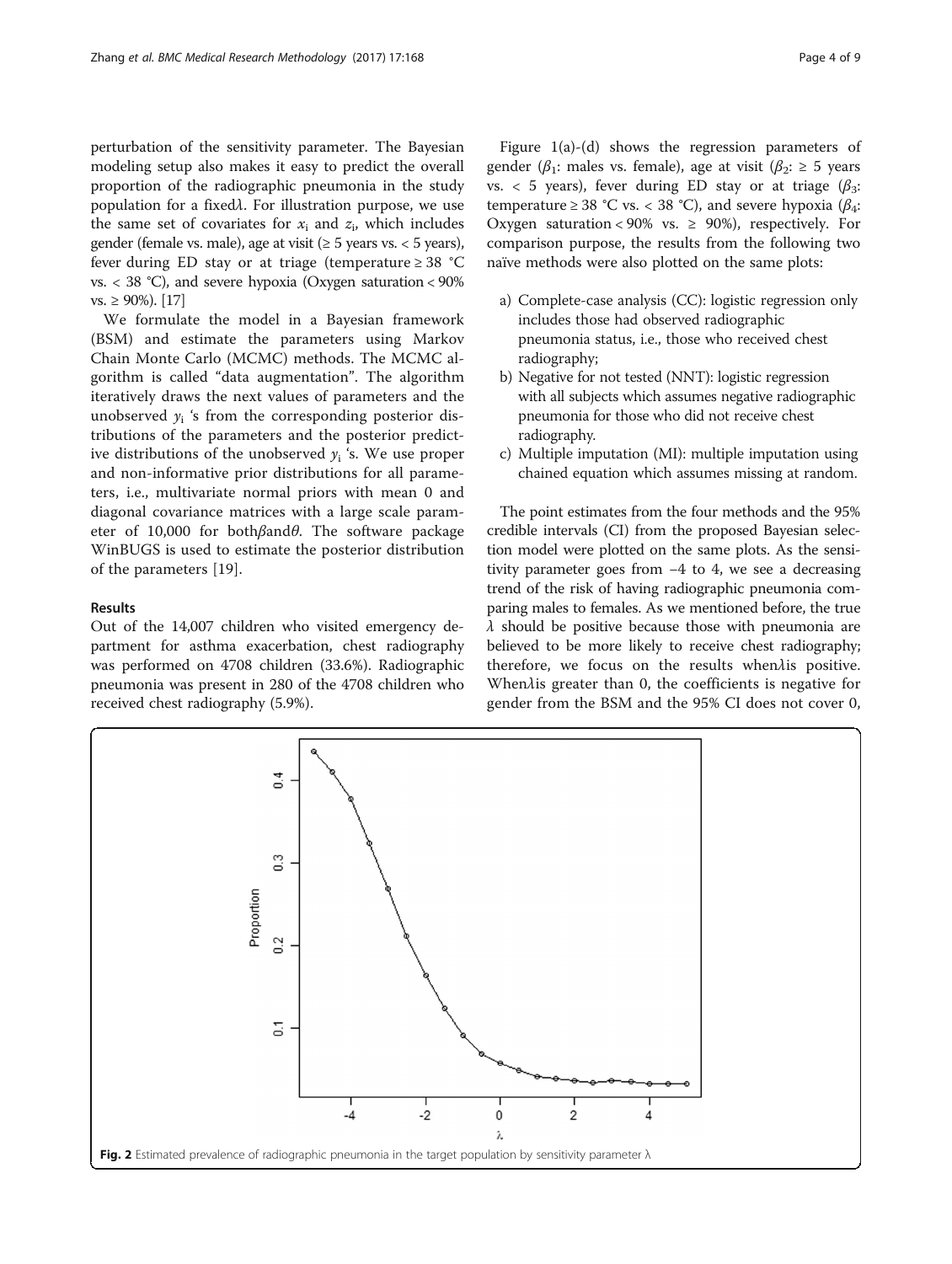<span id="page-4-0"></span>implying that males had significantly higher risk of having radiographic pneumonia than females among these who visited emergency department for asthma exacer-bation (Fig. [1\(a](#page-2-0))). For  $\lambda$  > 0, old age is associated with significant high risk of having radiographic pneumonia among this study population (Fig. [1\(b](#page-2-0))). Having fever during ED or at triage, or having severe hypoxia, are both significantly associated with positive radiographic pneumonia (Fig. [1\(c](#page-2-0))-[\(d\)](#page-2-0)).

For the estimates of these risk factors (Fig. [1\)](#page-2-0), the Bayesian selection model yields the same results as the complete-case (CC) analysis when  $\lambda = 0$ ; this is not surprising because when the missingness depends on the covariates but not the outcome, the complete-case analysis for fully efficient for the regression [\[13\]](#page-7-0) When λis sufficiently large (e.g., approaching to 4 in this example), the BSM methods yields results close to that of NNT. This is because when λis large, it is sufficient to assume that those who did not receive chest radiography were negative for radiographic pneumonia. MI yields estimates close to CC for gender, fever at ED, severe hypoxia but smaller effect for age.

Figure [2](#page-3-0) shows the overall prevalence of radiographic pneumonia in the study population decreases as sensitivity parameterλincreases. When λis between 0 and 4, the estimates of the prevalence range from 0.056 to 0.032.

## Simulation studies

The prevalence of radiographic pneumonia in the current study population is less than 6%, which is relatively low. In some other diseases such as sexually transmitted diseases and hypertension, the prevalence could be much higher. Logistic models are well-known to suffer from bias for rare events, and therefore the prevalence has an impact on the proposed BSM method [\[20](#page-8-0)]. On the other hand, missingness proportion plays an important role in the performance of missing data models, and therefore in our setting the performance of the BSM method could also be affected by the proportion of screening. In this section, we assess the performance of the BSM for different values of disease prevalence and proportions of subjects screened.

We generate two covariates,  $x_1$  which is a binary variable from Bernoulli distribution (e.g., gender) and  $x_2$  from



High). Figure 3(a), (b) shows the regression coefficients of  $x_1$  and  $x_2$  under low-low scenario, Fig. 3(c), (d) shows the regression coefficients of  $x_1$ and  $x_2$  under low-high scenario, Fig. 3(e), (f) shows the regression coefficients of  $x_1$  and  $x_2$  under high-low scenario, and Fig. 3(g), (h) shows the regression coefficients of  $x_1$  and  $x_2$  under high-high scenario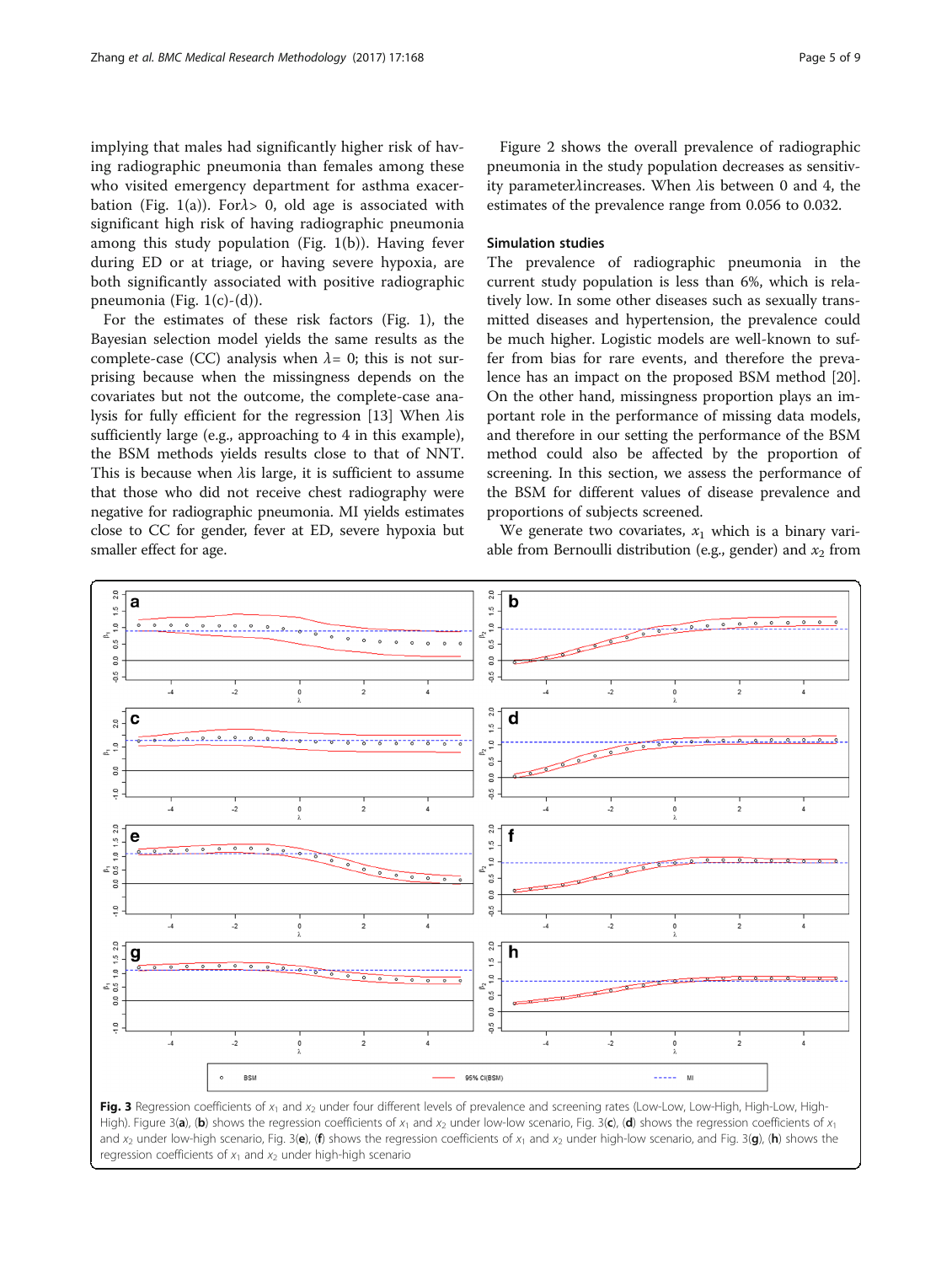<span id="page-5-0"></span>a normal distribution (e.g., age of high school students), and  $b_1$ ,  $b_2$  are the regression coefficients of  $x_1$ ,  $x_2$  in the main outcome model, respectively,

$$
x_1 \sim \text{Bernoulli } (0.5)
$$

$$
x_2 \sim N(16,2)
$$

and we generate the disease status  $y$  based on a logistic regression model,

$$
logit[ Pr(y = 1)] = a + x_1 + x_2
$$

and the response indicator  $R$  is also generated based on a logistic regression model,

logit[ 
$$
Pr(R = 1)
$$
] =  $b-x_1 + 0.5^*x_2 + 0.5^*y_1$ 

We choose a to be −22.2 and −18.7 so the prevalence is around 2% (low prevalence) and 20% (high prevalence), and b to be  $-8.5$  and  $-7.0$  so that the response rates are 30% (low screening rate) and 60% (high screening rate). The combinations result in four simulation scenarios: (1) low prevalence and low screening rate; (2) low prevalence and high screening rate; (3) high prevalence and low screening rate; (4) high prevalence and high screening rate. We simulate 10,000 subjects from the study population and plot the regression estimates vs. the sensitivity parameter for each regression coefficient in Fig. [3,](#page-4-0) and the estimated prevalence vs. the sensitivity parameter in Fig. 4. To assess the performance of the BSM methods under the true sensitivity parameter  $(\lambda = 0.5)$ , we replicate the process 200 times and evaluate

the methods by assessing the empirical bias, the root mean squared error, and the coverage probabilities of the 95% credible interval.

Table [1](#page-6-0) shows the bias, RMSE and coverage probability of the 95% credible intervals of the proposed method along with NNT, CC and MI methods, when the sensitivity parameter is set at the true value (0.5). The true values of the regression coefficients of  $x_1$  and  $x_2$  are both 1, and the empirical bias is less than 1% for all but one coefficient, out of all simulation scenarios for the BSM method; Only the coefficient of  $x_2$  shows more than 1% empirical bias under the scenario when both prevalence and the screening proportion are low. We see an improvement in the RMSEs (i.e., smaller RMSEs) with increase in either the disease prevalence or the screening proportion. As expected, the coefficient of the binary covariate  $x_1$  has larger RMSEs than the coefficient of the continuous covariates  $x_2$ . In general, the BSM method achieves good coverages for both regression coefficients. The two cases with coverage probabilities less than 90% are for the coefficient of  $x_2$  when the screening probability is low. All other methods show large bias, increased RMSE and poor confidence coverage compared to BSM method.

Figure [3](#page-4-0) shows the point estimates plots along with the 95% credible intervals of the two regression coefficients of  $x_1$  and  $x_2$ , under the four simulation scenarios. Figure [3\(a](#page-4-0)), [\(c\)](#page-4-0), [\(e\)](#page-4-0) and ([g\)](#page-4-0) are for coefficients of  $x_1$ under (1) low prevalence and low screening rate, (2) low prevalence and high screening rate, (3) high prevalence and low screening rate, (4) high prevalence and high

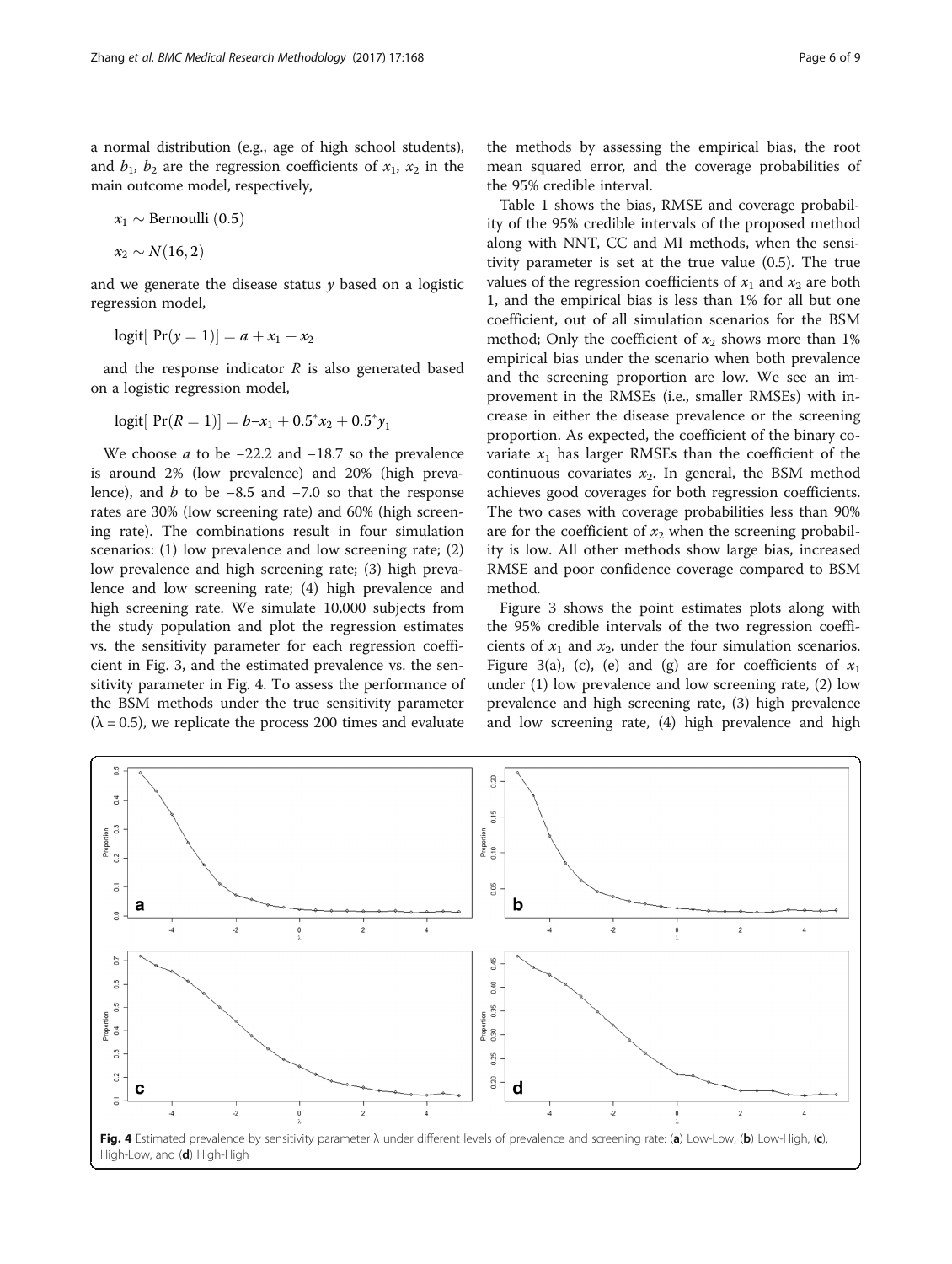|            |                      |                | Low-Low   | Low-High  | High-Low  | High-High |
|------------|----------------------|----------------|-----------|-----------|-----------|-----------|
| <b>BSM</b> | Bias*1000            | $b_1$          | 3.19      | 4.14      | 1.91      | 2.88      |
|            |                      | $b_2$          | 12.94     | 4.81      | 2.60      | 1.88      |
|            | RMSE*1000            | b <sub>1</sub> | 192.51    | 163.04    | 94.14     | 66.59     |
|            |                      | $b_2$          | 75.19     | 54.64     | 40.47     | 28.12     |
|            | Coverage Probability | b <sub>1</sub> | 96.0%     | 97.0%     | 97.0%     | 97.5%     |
|            |                      | $b_2$          | 88.0%     | 94.5%     | 88.5%     | 91.0%     |
| <b>NNT</b> | Bias*1000            | b <sub>1</sub> | $-309.37$ | $-101.24$ | $-857.09$ | $-331.60$ |
|            |                      | $b_{2}$        | 136.93    | 56.88     | 30.70     | 34.85     |
|            | RMSE*1000            | $b_1$          | 362.4     | 190.85    | 860.28    | 338.08    |
|            |                      | $b_2$          | 151.02    | 77.23     | 41.93     | 42.98     |
|            | Coverage Probability | b <sub>1</sub> | 63.0%     | 95.0%     | 0%        | 0%        |
|            |                      | $b_2$          | 43.5%     | 86.0%     | 81.0%     | 73.5%     |
| CC         | Bias*1000            | b <sub>1</sub> | 89.30     | 43.30     | 113.73    | 77.02     |
|            |                      | $b_2$          | $-38.4$   | $-24.67$  | $-51.17$  | $-37.12$  |
|            | RMSE*1000            | b <sub>1</sub> | 212.04    | 167.71    | 148.09    | 101.61    |
|            |                      | $b_2$          | 81.55     | 60.70     | 64.04     | 45.83     |
|            | Coverage Probability | b <sub>1</sub> | 93.0%     | 96.0%     | 76.5%     | 83.5%     |
|            |                      | $b_2$          | 89.5%     | 91.5%     | 68.5%     | 74.5%     |
| MI         | Bias*1000            | b <sub>1</sub> | 97.01     | 43.23     | 115.96    | 79.41     |
|            |                      | $b_{2}$        | $-43.32$  | $-25.72$  | $-51.34$  | $-35.10$  |
|            | RMSE*1000            | b <sub>1</sub> | 221.17    | 168.02    | 150.53    | 103.85    |
|            |                      | $b_2$          | 84.14     | 61.07     | 64.81     | 44.29     |
|            | Coverage Probability | $b_1$          | 92.5%     | 97.0%     | 76.0%     | 82.0%     |
|            |                      | b <sub>2</sub> | 88.0%     | 92.5%     | 71.5%     | 76.0%     |

<span id="page-6-0"></span>Table 1 Bias, RMSE, and Coverage Probability of 95% Credible Interval of the BSM, NNT, CC, and MI method, When Sensitivity Parameter is Set to True Value

\*denotes "multiplied by"

BSM Bayesian selection model, NNT Negative for not tested, CC Complete-case analysis, MI Multiple imputation

screening rate, respectively, while Fig.  $3(b)$ ,  $(d)$ ,  $(f)$ ,  $(h)$ are for coefficient of  $x_2$  under the corresponding four simulation scenarios. We see similar trends in the coefficient estimates with the change of the sensitivity parameter. However, there is substantial improvement in precision (tighter confidence bands) with the increase of prevalence or screening proportion. The estimated prevalence under different sensitivity parameters for the four simulation scenarios were plotted in Fig. [4](#page-5-0).

# **Discussion**

Under-screening results in missing disease status or misclassified disease status when assumptions are made for those who did not receive the screening test. The goal of our method was to demonstrate the use of the Bayesian selection model for missing outcome or misclassified outcome due to under-screening. Unlike other methods that rely on assumptions [\[8](#page-7-0), [9\]](#page-7-0) or validation data, [[12](#page-7-0)] the BSM method relates the propensity of receiving screening to the disease status through a sensitivity

parameter. By varying the sensitivity parameter, the BSM method demonstrated how the prevalence and the association of risk factors change with the sensitivity parameter. We further used simulation studies to demonstrate the performance of BSM method under different levels of disease prevalence and screening proportion. Our simulation indicates that the BSM method performs well even under scenarios when both the prevalence and the screen proportion are low.

For illustration purpose, we applied the proposed BSM method to a pneumonia dataset. The results showed increased risk of pneumonia in girls, which is consistent with studies from Japan [[21\]](#page-8-0). The results also indicated that having fever during ED or at triage, or having severe hypoxia, is positively associated with radiographic pneumonia. This is not surprising, as both fever and hypoxia are symptoms of pneumonia in kids [[22](#page-8-0)]. A more rigorous analysis of the risk factors for radiographic pneumonia would need to examine more risk factors and possibly their interactions.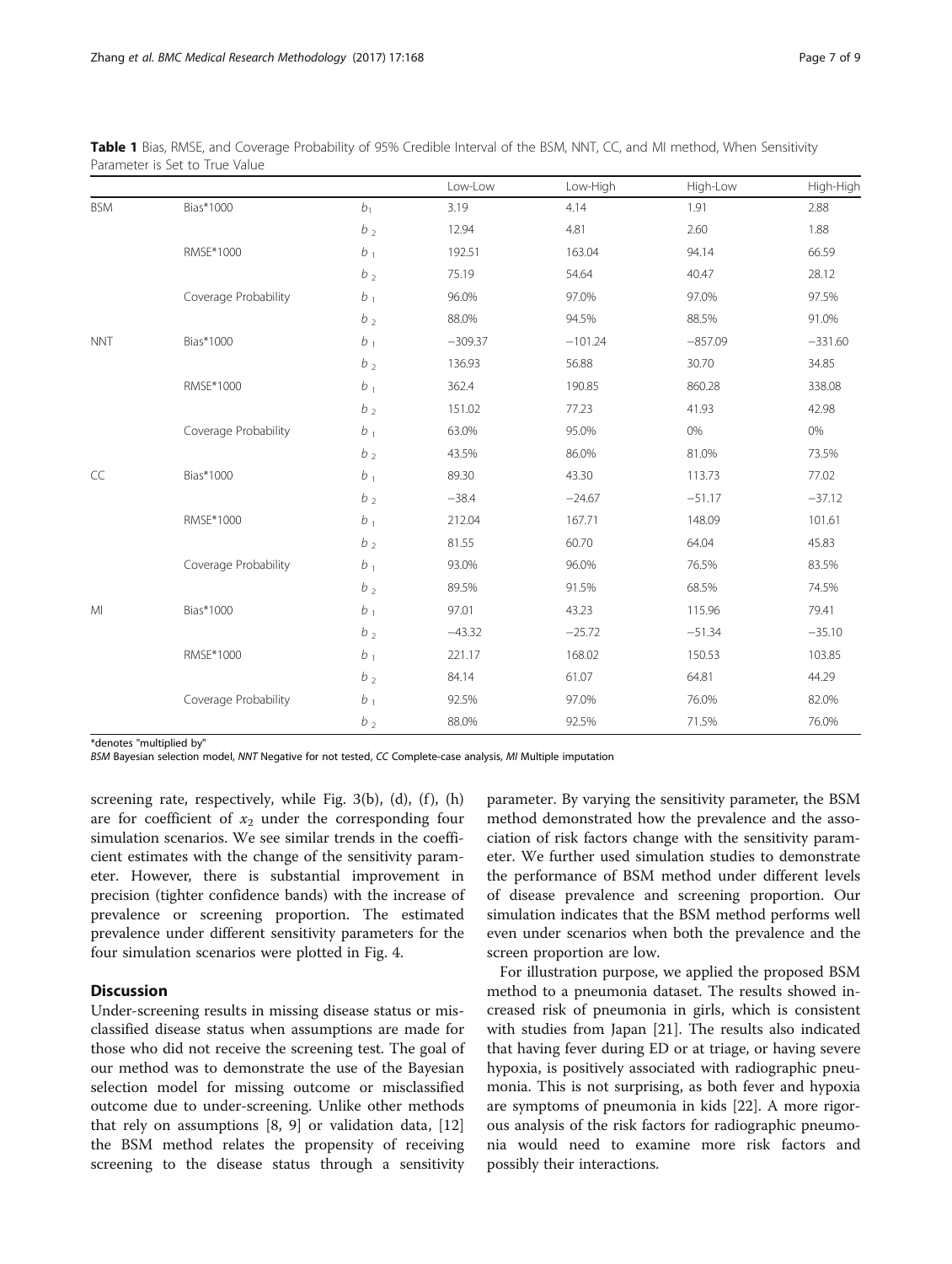<span id="page-7-0"></span>The Bayesian selection model is an important tool to consider for estimating the disease prevalence and in studying risk factors of the disease, when only a subset of the target population receive the test. For studying the association of the risk factors, i.e., the regression of outcome on risk factors, this method reduces to the complete-case analysis when the sensitivity parameter is set to zero, and approximates the NNT method when the sensitivity parameter approaches infinity. Unfortunately, there is no information available to estimate the sensitivity parameter without validation sample. The choice of the sensitivity parameter can be aided by gathering information relating the propensity of receiving the test to the actual disease status. The choice of covariates in the outcome model and the response indicator model can be aided by input from substantive experts regarding the hypothesized relationship of variables with the outcome and/or the response indicator. When validation data are available, it is possible to identify the parameters in the Bayesian selection model. In future work, we plan to study how to efficiently make use of the validation data.

# Conclusions

In the current study, we developed a Bayesian selection model that jointly modeled the binary outcome and the response indicator for the case when the binary outcome may be missing or misclassified due to under-screening. The model for the response indicator relates the propensity of receiving screening to the disease status through a sensitivity parameter. The application of the model to a pneumonia data yielded results that were consistent with previous studies. The performance of the proposed method over other methods in the simulation studies demonstrated the promise of the proposed model for modeling missing or misclassified disease outcome due to under-screening.

#### Abbreviations

BSM: Bayesian selection model; CC: Complete-case analysis; CI: Confidence interval; COPD: Chronic obstructive pulmonary disease; ED: Emergency department; HCV: Hepatitis C virus; MAR: Missing at random; MCAR: Missing completely at random; MCMC: Markov chain Monte Carlo; MI: Multiple imputation; MNAR: Missing not at random; NNT: Negative for not tested; RMSE : Root mean squared error; STD: sexually transmitted disease

#### Acknowledgements

Not applicable

#### Funding

Not applicable

## Availability of data and materials

The pneumonia dataset for this study was maintained by Cincinnati Children's Hospital. The investigators obtained approval of the Institutional Review Board to use the dataset. The dataset cannot be made publicly available because of protected health information (PHI) contained in the dataset. The simulation work was performed in R and is available from the corresponding author on request.

### Authors' contributions

The study concept and design, as well as the interpretation of results were conducted by NZ, LA, TAF and MM. The programming, analysis of the manuscript were conducted by NZ and SC. All authors were involved in critical revision of the manuscript for important intellectual content. All authors gave final approval of the version to be published and agreed to be accountable for all aspects of the work in ensuring that questions related to the accuracy or integrity of any part of the work are appropriately investigated and resolved.

#### Ethics approval and consent to participate

The institutional review board (IRB) at Cincinnati Children's Hospital approved the study and waived the need for informed consent.

#### Consent for publication

Not applicable

#### Competing interests

The authors declares that they have no competing interests.

#### Publisher's Note

Springer Nature remains neutral with regard to jurisdictional claims in published maps and institutional affiliations.

#### Author details

<sup>1</sup> Division of Biostatistics and Epidemiology, Cincinnati Children's Hospital Medical Center, 3333 Burnet Ave, MLC 5041, Cincinnati, OH 45229, USA. <sup>2</sup> Department of Pediatrics, University of Cincinnati College of Medicine Cincinnati, OH, USA. <sup>3</sup> Division of Emergency Medicine, Cincinnati Children's Hospital Medical Center, Cincinnati, OH, USA.

# Received: 15 August 2017 Accepted: 27 November 2017 Published online: 12 December 2017

#### References

- 1. Riley MR, Bass NM, Rosenthal P, et al. Underdiagnosis of pediatric obesity and underscreening for fatty liver disease and metabolic syndrome by pediatricians and pediatric subspecialists. J Pediatr. 2005;147(6):839–42.
- 2. Cazzola M, Puxeddu E, Bettoncelli G, et al. The prevalence of asthma and COPD in Italy: a practice-based study. Respir Med. 2011;105(3):386–91.
- 3. Hsieh Y-H, Rothman RE, Laeyendecker OB, et al. Evaluation of the Centers for Disease Control and Prevention recommendations for hepatitis C virus testing in an urban emergency department. Clin Infect Dis. 2016;62(9):1059–65.
- 4. Shebl FM, El-Kamary SS, Shardell M, et al. Estimating incidence rates with misclassified disease status: a likelihood-based approach, with application to hepatitis C virus. Int J Infect Dis. 2012;16(7):e527–e31.
- 5. Girardi E, Sabin CA, Antonella d'Arminio Monforte M. Late diagnosis of HIV infection: epidemiological features, consequences and strategies to encourage earlier testing. JAIDS Journal of Acquired Immune Deficiency Syndromes. 2007;46:S3–8.
- 6. Hansen ML, Gunn PW, Kaelber DC. Underdiagnosis of hypertension in children and adolescents. JAMA. 2007;298(8):874–9.
- 7. Yamada K, Maeno T, Waza K, et al. Under-diagnosis of alcohol-related problems and depression in a family practice in Japan. Asia Pacific family medicine. 2008;7(1):1.
- 8. Copeland KT, Checkoway H, McMichael AJ, et al. Bias due to misclassification in the estimation of relative risk. Am J Epidemiol. 1977; 105(5):488–95.
- 9. Jurek AM, Greenland S, Maldonado G, et al. Proper interpretation of nondifferential misclassification effects: expectations vs observations. Int J Epidemiol. 2005;34(3):680–7.
- 10. Chyou P-H. Patterns of bias due to differential misclassification by case– control status in a case–control study. Eur J Epidemiol. 2007;22(1):7–17.
- 11. Hausman JA, Abrevaya J, Scott-Morton FM. Misclassification of the dependent variable in a discrete-response setting. J Econ. 1998;87(2):239–69.
- 12. Savoca E. Accounting for misclassification bias in binary outcome measures of Illness: the Case of post-traumatic stress disorder in male veterans. Sociol Methodol. 2011;41(1):49–76.
- 13. Little RJ, Zhang N. Subsample ignorable likelihood for regression analysis with missing data. J R Stat Soc: Ser C: Appl Stat. 2011;60(4):591–605.